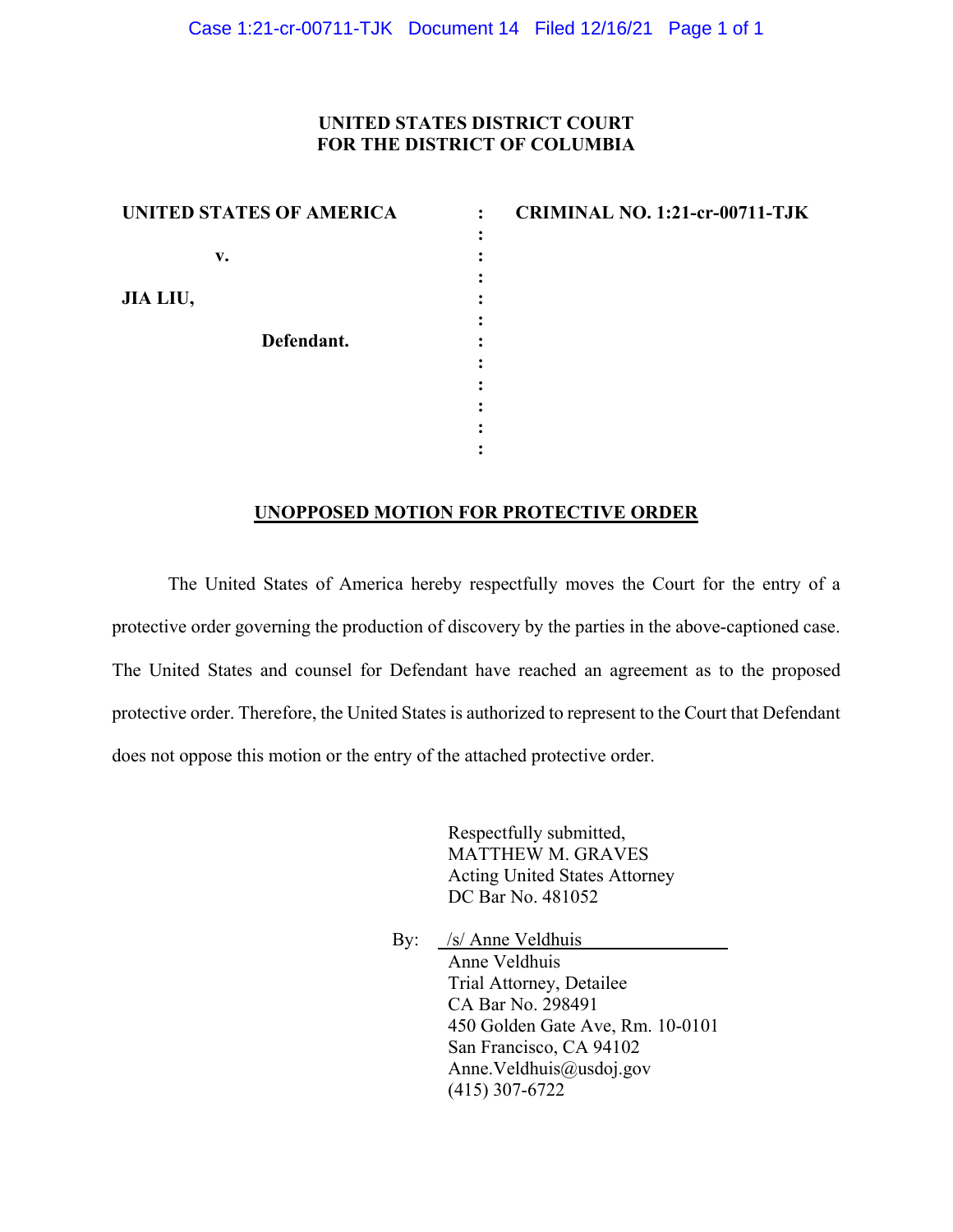### **UNITED STATES DISTRICT COURT FOR THE DISTRICT OF COLUMBIA**

| UNITED STATES OF AMERICA |  |
|--------------------------|--|
|                          |  |
| v.                       |  |
|                          |  |
| JIA LIU,                 |  |
| Defendant.               |  |
|                          |  |
|                          |  |
|                          |  |
|                          |  |

**CRIMINAL NO. 1:21-cr-00711-TJK** 

# **PROTECTIVE ORDER GOVERNING DISCOVERY**

To expedite the flow of discovery material between the parties and adequately protect the United States' legitimate interests, it is, pursuant to the Court's authority under Fed. R. Crim. P. 16(d)(1) and with the consent of the parties, ORDERED:

1. **Materials Subject to this Order.** This Order governs materials provided by the United States at any stage of discovery during this case and which the United States has identified as either "Sensitive" or "Highly Sensitive." Examples of materials that the United States may designate as "Sensitive" or "Highly Sensitive" pursuant to this Order include but are not limited to:

- a. Personal identity information as identified in Rule 49.1 of the Federal Rules of Criminal Procedure, as well as telephone numbers, email addresses, driver's license numbers, and similar unique identifying information;
- b. Information regarding the government's confidential sources;
- c. Information that may jeopardize witness security;
- d. Contact information for, photographs of, and private conversations with individuals that do not appear to be related to the criminal conduct in this case;
- e. Medical or mental health records;
- f. Sources and methods law-enforcement officials have used, and will continue to use, to investigate other criminal conduct related to the publicly filed charges;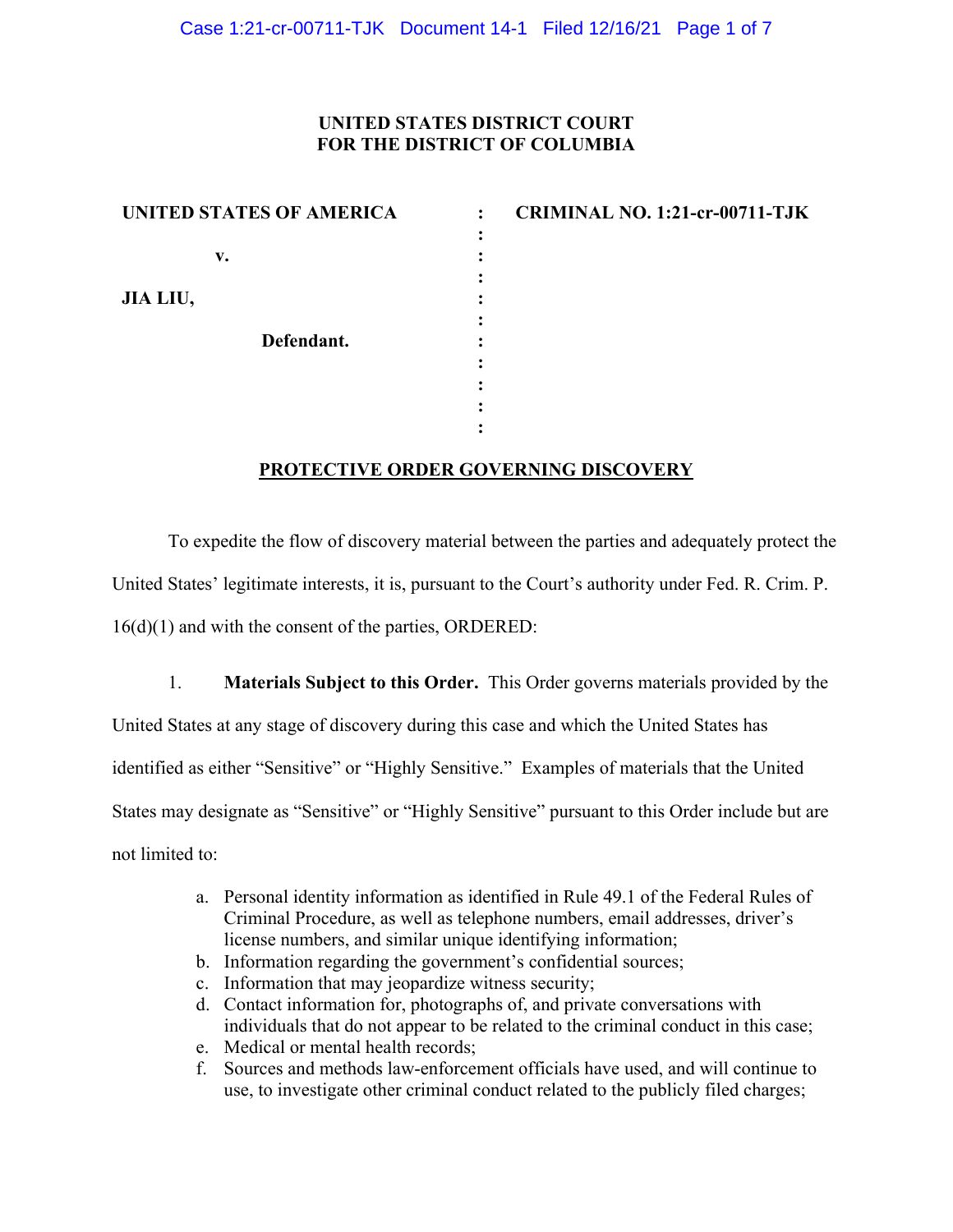- g. Surveillance camera footage from the U.S. Capitol Police's extensive system of cameras on U.S. Capitol grounds; $<sup>1</sup>$ </sup>
- h. Repair estimates from the Architect of the Capitol;
- i. Materials designated as "security information" pursuant 2 U.S.C. §1979; and
- j. Tax returns or tax information.

This Order will not be used to designate materials as Sensitive or Highly Sensitive unless such designation is necessary for one of the reasons stated in this paragraph or for a similar reason not anticipated by this Order. The government agrees to make every effort to provide discovery in a manner that will allow for most discovery to be produced without such designations.

2. **Defendant.** Any reference to "Defendant" herein refers individually to each

defendant identified in the caption above.

### 3. **Legal Defense Team.** The "legal defense team" includes defense counsel

(defined as counsel of record in this case, including any post-conviction or appellate counsel)

and any attorneys, investigators, paralegals, support staff, and expert witnesses who are advising

or assisting defense counsel in connection with this case.

# 4. **Rules for the Handling of Sensitive and Highly Sensitive Materials.**

- a. **Limitations on Use.** Defendant and the legal defense team may use Sensitive and Highly Sensitive discovery materials solely in connection with the defense of this case and any other case connected to the events at the United States Capitol on January 6, 2021, including any post-conviction or appellate litigation, and for no other purpose, and in connection with no other proceeding, without further order of this Court.
- b. **Limitations on Dissemination.** No Sensitive or Highly Sensitive materials, or the information contained therein, may be disclosed to any persons other than Defendant, the legal defense team, or the person to whom the Sensitive or Highly Sensitive information solely and directly pertains or his/her counsel, without agreement of the United States or prior authorization from the Court.

<sup>&</sup>lt;sup>1</sup> To be clear, this does not include footage from body worn cameras from other police departments that responded on January 6, 2021, the vast amount of which the United States will *not* designate as Sensitive or Highly Sensitive. (Body worn camera footage will be marked Sensitive or Highly Sensitive only if it contains material described in paragraph one above or for a similar reason not anticipated by this Order.)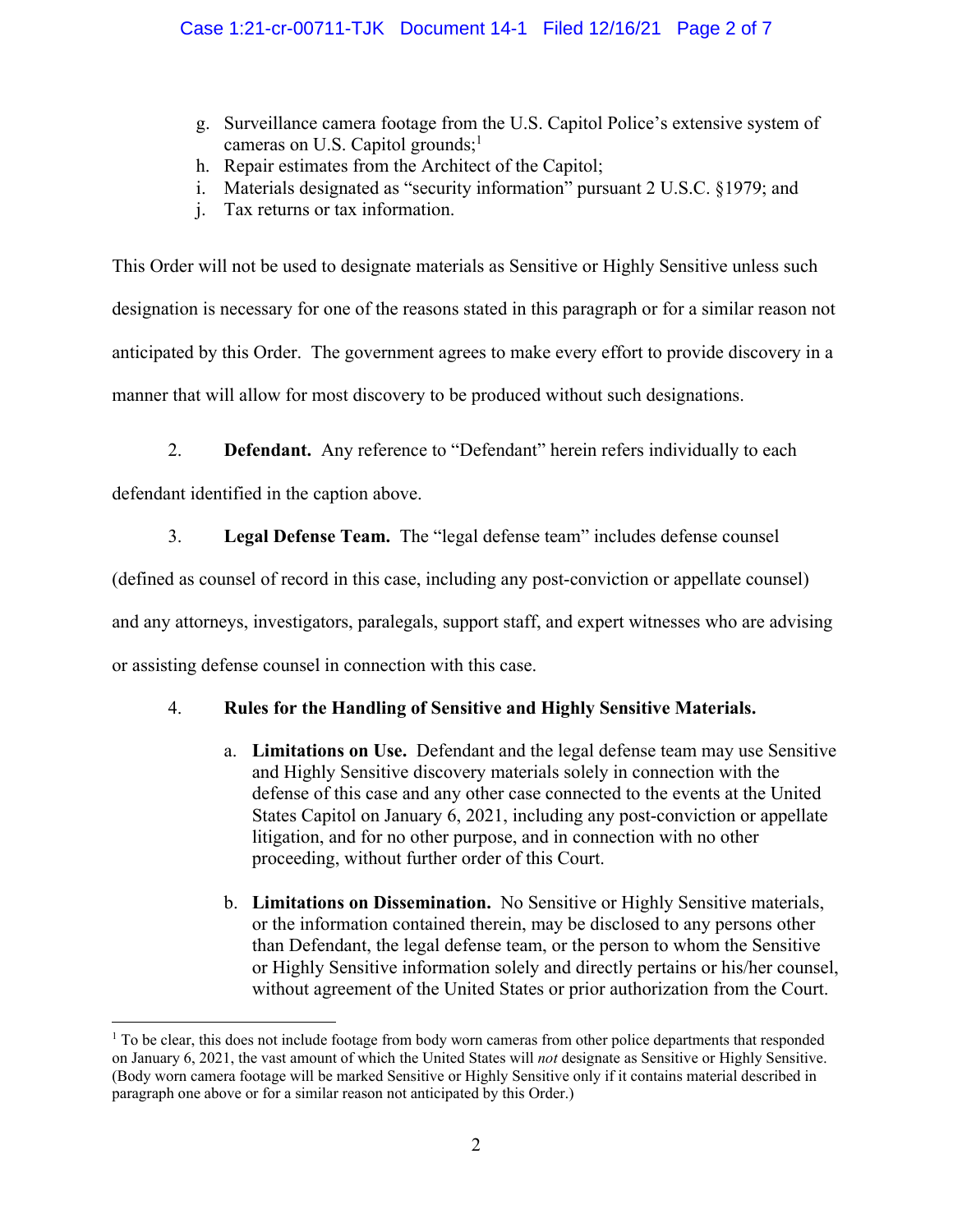c. **Limitations on Reproduction.** Defendant, the legal defense team, and authorized persons shall not copy or reproduce the Sensitive or Highly Sensitive materials except in order to provide copies of the materials for use in connection with this case by Defendant, the legal defense team, the person to whom the Sensitive or Highly Sensitive information solely and directly pertains or his/her counsel, and other persons to whom the Court may authorize disclosure (collectively, "authorized persons").

If defense counsel provides Defendant access to Sensitive or Highly Sensitive materials, defense counsel must advise Defendant that Defendant may not record any personal identity information as identified in Rule 49.1 of the Federal Rules of Criminal Procedure or any telephone numbers, email addresses, driver's license numbers, and similar unique identifying information. By signing the attached affirmation, Defendant agrees not to do so.

Copies and reproductions, and any notes or records made in relation to the contents of the Sensitive and Highly Sensitive materials, are to be treated in the same manner as the original materials.

- d. **Court Filings.** Absent prior agreement by the parties or permission from the Court, no party shall disclose materials designated as Sensitive or Highly Sensitive in any public filing with the Court. Such materials shall be submitted under seal in accordance with Local Criminal Rule 49(f)(6). The Clerk of Court shall accept for filing under seal any filings made in compliance with that Rule and so marked by the parties pursuant to this Order.
- e. **Court Hearings.** The restrictions in this Order shall not limit either party in the use of the materials in judicial proceedings in this case. The procedures for use of designated Sensitive and Highly Sensitive materials during any hearing or the trial of this matter shall be determined by the parties and the Court in advance of the hearing or trial. No party shall disclose materials designated Sensitive or Highly Sensitive in open court without agreement by the parties that such materials may be disclosed in open court or prior authorization by the Court.

### 5. **Additional Rules for Handling of Sensitive Materials.** The following

additional terms apply to Sensitive materials:

a. **Storage.** Sensitive materials must be maintained in the custody and control of Defendant, the legal defense team, and authorized persons. This restriction shall not apply to the person to whom the Sensitive information solely and directly pertains or his/her attorney.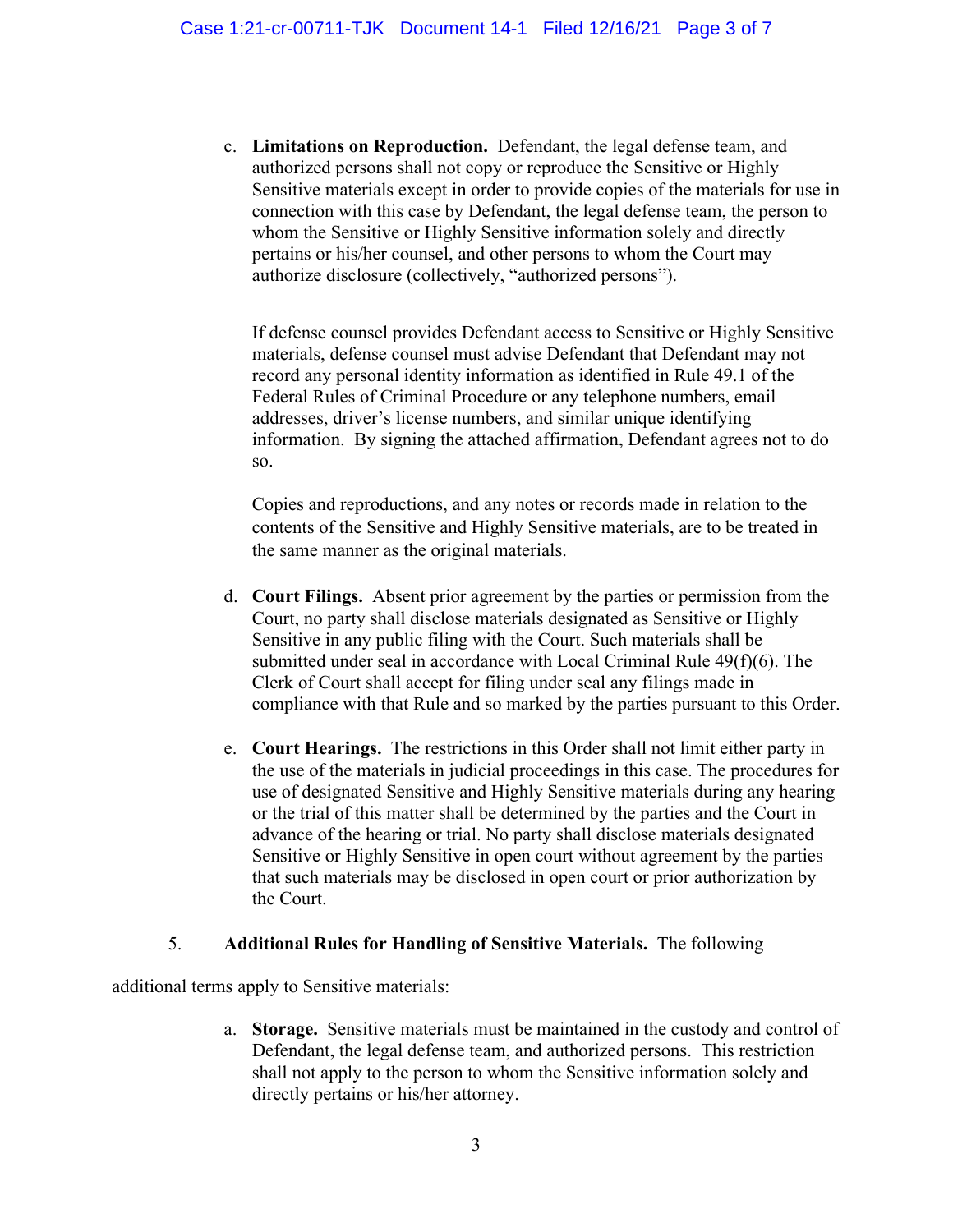# 6. **Additional Rules for Handling of Highly Sensitive Materials.** The following

additional rules apply to Highly Sensitive materials:

- a. **Additional Limitations on Dissemination.** Defense counsel may not provide a copy of Highly Sensitive materials to Defendant or permit Defendant to view such materials unsupervised by defense counsel or an attorney, investigator, paralegal, or support staff person employed by defense counsel. The parties agree that defense counsel or an attorney, investigator, paralegal, or support staff person employed by defense counsel, may supervise Defendant by allowing access to Highly Sensitive materials through a cloudbased delivery system that permits Defendant to view the materials but does not permit Defendant the ability to download; provided that, prior to doing so, defense counsel first provides notice to the United States and allow the United States to file an objection with the Court if no agreement is reached.
- b. **Additional Limitations on Reproduction.** Counsel agrees that prior to showing materials to Defendant designated as Highly Sensitive, counsel or an attorney, investigator, paralegal, or support staff person employed by defense counsel will read Defendant the relevant parts of this Order, and remind Defendant of the consequences of violating the Order. If Defendant takes notes regarding Highly Sensitive materials, counsel or an attorney, investigator, paralegal, or support staff person employed by defense counsel must take reasonable steps to determine whether Defendant has copied any personal identity information as identified in Rule 49.1 of the Federal Rules of Criminal Procedure or any telephone numbers, email addresses, driver's license numbers, and similar unique identifying information.
- c. **Storage.** Highly Sensitive materials must be maintained in the custody and control of the legal defense team and authorized persons. This restriction shall not apply to the person to whom the Highly Sensitive information solely and directly pertains or his/her attorney.

7. **Viewing by Incarcerated Defendants.** If Defendant is in the custody of the

United States Marshals Service, defense counsel is authorized to provide a copy of discovery

materials to the appropriate point of contact so that the defendant can view the discovery

materials, subject to the terms of this Order.

8. **Disputes.** The parties shall make a good faith effort to resolve any dispute about

a sensitivity designation before requesting the Court's intervention. The United States may agree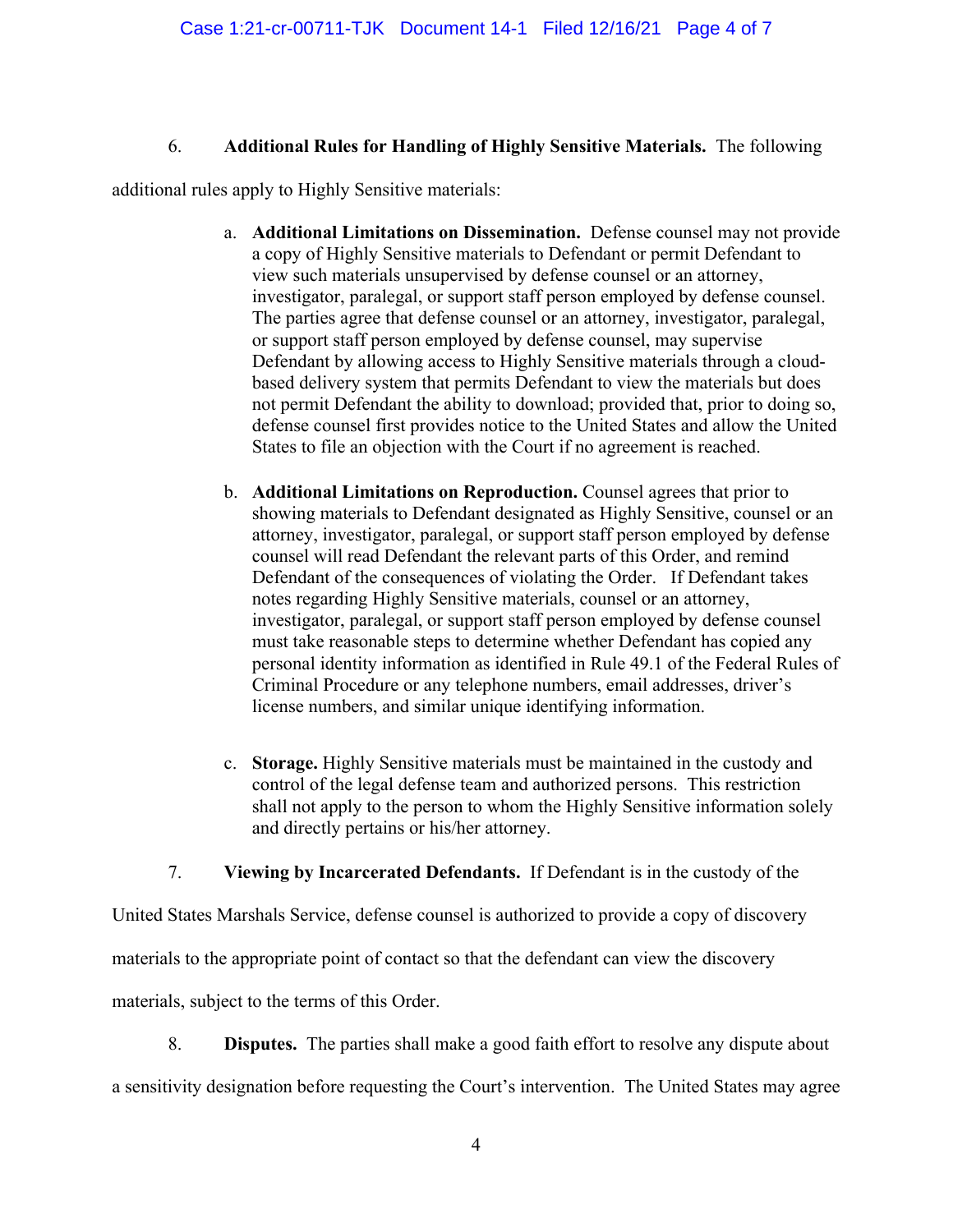#### Case 1:21-cr-00711-TJK Document 14-1 Filed 12/16/21 Page 5 of 7

to remove or reduce a sensitivity designation without further order of this Court. Whenever the redaction of specified information will resolve the basis for which a sensitivity designation was applied, the United States will agree to redaction, and such redaction will render the materials no longer subject to this Order. Any agreement to reduce or remove a sensitivity designation or to redact specific information shall be memorialized in writing.

9. **Modification Permitted.** Nothing in this Order shall prevent any party from seeking modification of this Order nor prevent the defense from contesting a sensitivity designation. The parties agree that the burden of demonstrating the need for a protective order remains with the government at all times.

10. **Failure not Waiver.** The failure by the United States to designate any materials as Sensitive or Highly Sensitive upon disclosure shall not constitute a waiver of the United States' ability to later designate the materials as Sensitive or Highly Sensitive but the government must separately identify and memorialize the changed status of those materials in writing.

11. **Automatic Exclusions from this Order.** This Order does not apply to materials that:

- a. Are, or later become, part of the public court record, including materials that have been received in evidence in this or other public trials or hearings;
- b. Were derived directly from Defendant or that pertain solely to Defendant. Examples of such materials include Defendant's own financial records, telephone records, digital device downloads, social media records, electronic communications, arrest records, and statements to law enforcement;<sup>2</sup> and

<sup>&</sup>lt;sup>2</sup> Discoverable materials that were derived directly from Defendant or that pertain solely to Defendant are exempt from this Order regardless of whether the United States has designated any such materials as "Sensitive" or "Highly Sensitive" because the same materials are being provided or made available to co‐defendants or other persons charged in connection with the events at the United States Capitol on January 6, 2021.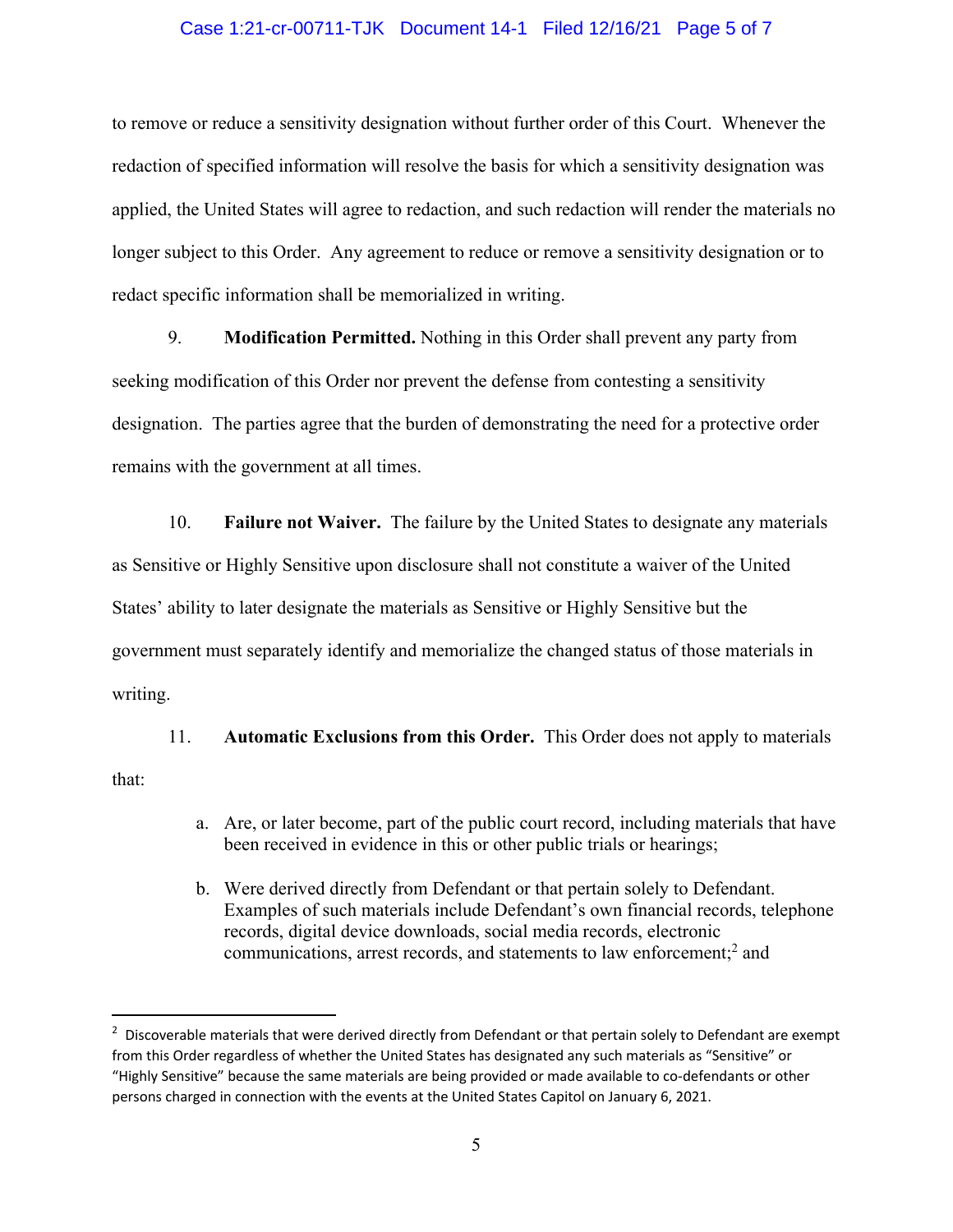c. Materials that the defense obtains by means other than discovery.

12. **Government's Discovery Obligations.** Nothing in this Order modifies the United States' obligations at any stage of discovery in this case pursuant to Federal Rules of Criminal Procedure 16 and 26.2, Local Criminal Rule 5.1, 18 U.S.C. § 3500 (the Jencks Act), and the government's general obligation to produce exculpatory and impeachment information in criminal cases.

13. **Defense Counsel's Obligations.** Defense counsel must provide a copy of this Order to, and review the terms of this Order with, members of the legal defense team, Defendant, and any other person, before providing them access to Sensitive or Highly Sensitive materials. Defense counsel must obtain a fully executed copy of Attachment A before providing Defendant access to Sensitive or Highly Sensitive materials, and must file a copy with the Court within one week of execution.

14. **No Ruling on Discoverability or Admissibility**. This Order does not constitute a ruling on the question of whether any particular material is properly discoverable or admissible and does not constitute any ruling on any potential objection to the discoverability or admissibility of any material.

15. **Duration.** The terms of this Order shall remain in effect after the conclusion of this case and the parties shall be bound by it unless otherwise ordered by the Court.

**SO ORDERED** this \_\_\_\_\_ day of \_\_\_\_\_\_\_\_\_\_, 2021.

HONORABLE TIMOTHY J. KELLY United States District Judge